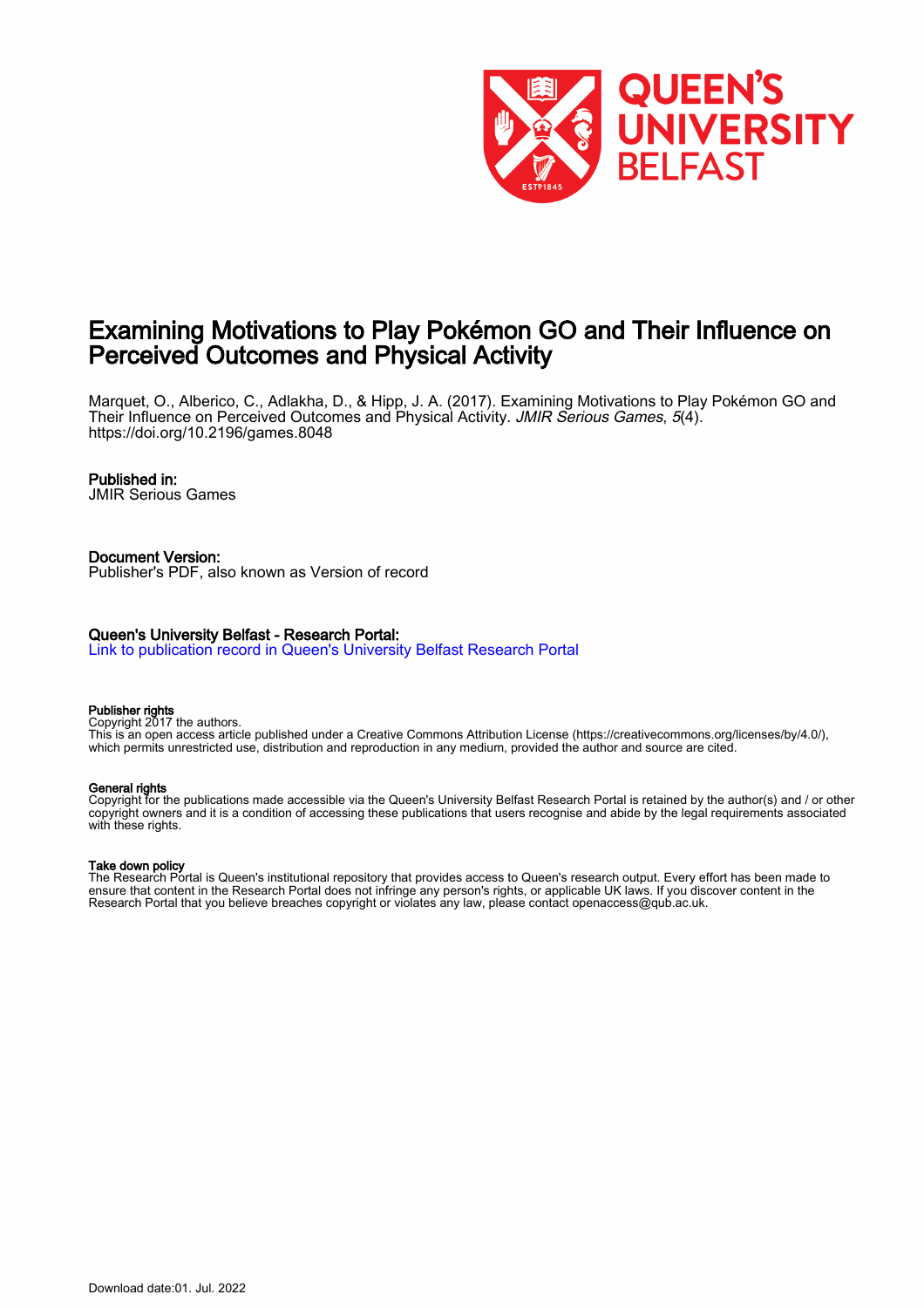**Original Paper** 

# Examining Motivations to Play Pokémon GO and Their Influence on Perceived Outcomes and Physical Activity

Oriol Marquet<sup>1</sup>, PhD; Claudia Alberico<sup>1</sup>, MSc; Deepti Adlakha<sup>2</sup>, PhD; J Aaron Hipp<sup>1</sup>, PhD

<sup>1</sup>Department of Parks, Recreation and Tourism Management, Center for Geospatial Analytics, North Carolina State University, Raleigh, NC, United States

<sup>2</sup>School of Natural and Built Environment, Queen's University Belfast, Belfast, United Kingdom

**Corresponding Author:** Oriol Marquet, PhD Department of Parks, Recreation and Tourism Management Center for Geospatial Analytics North Carolina State University 2820 Faucett Drive Raleigh, NC, 27606 United States Phone: 1 919 798 1460 Email: **[omarque@ncsu.edu](mailto:omarque@ncsu.edu)** 

# *Abstract*

**Background:** Pokémon GO is the most played augmented reality game in history. With more than 44 million players at the peak of its popularity, the game has sparked interest on its effects on the young population's health.

**Objective:** This pilot study examined motivations to start playing Pokémon GO among a sample of US college students, and how motivations were associated with perceived outcomes of the playing experience and physical activity derived while playing.

**Methods:** In November 2016, we asked a sample of 47 US college students (all Pokémon GO players) to complete online surveys and install an ecological momentary assessment (EMA) tool and step counter on their smartphones. The EMA tool prompted a set of questions on playing behavior and physical activity, 3 times per day (12:00 PM, 7:00 PM, and 10:00 PM), for 7 days. We used a factorial analysis to identify 3 distinctive groups of players based on their motivations to start playing Pokémon GO. We tested differences across motivation groups related to 5 unique outcomes using 1-way analysis of variance.

**Results:** We extracted 3 interpretable factors from the clustering of motivations to start playing Pokémon GO: *Pokémon and video game fans* (n=26, 55% of the sample), *physical activity seekers* (n=8, 17%), and *curious & social* (n=13, 28%). The clusters differed significantly on the enjoyment of different aspects of the game, particularly battling, discovering new places, and meeting new people, as well as differences in agreement that playing improved mood and made them more social. Days when playing Pokémon GO were associated with higher number of steps reported at the end of the day, especially among *physical activity seekers*, but also for *Pokémon and video game fans*. All groups perceived traffic as a major threat to playing.

**Conclusions:** Days during which Pokémon GO was played were positively associated with a set of beneficial health behaviors, including higher physical activity levels, more socialization, and better mood. Results, however, depended on personal motivations and expectations when joining the game. These results highlight the importance of taking motivation into account when attempting to extract conclusions from the Pokémon GO phenomenon to enhance future exergames' designs or health interventions.

# *(JMIR Serious Games 2017;5(4):e21)* doi[:10.2196/games.8048](http://dx.doi.org/10.2196/games.8048)

#### **KEYWORDS**

Pokémon GO; physical activity; excercise; exergames; gaming outcomes; games, recreational; motivation

# *Introduction*

Worldwide, governments, health advocates, and public health researchers have been exploring programs and interventions to promote regular physical activity [[1](#page-9-0)]. Despite this, physical

[XSL](http://www.w3.org/Style/XSL)•FO **[RenderX](http://www.renderx.com/)**

children in many countries around the world are not reaching recommended amounts of physical activity [[2\]](#page-9-1). Early research suggests that playing Pokémon GO appears to increase daily physical activity levels, particularly among groups that have low levels of activity: teens, preteens, and younger adults [[3\]](#page-9-2).

activity levels have been declining worldwide. Adults and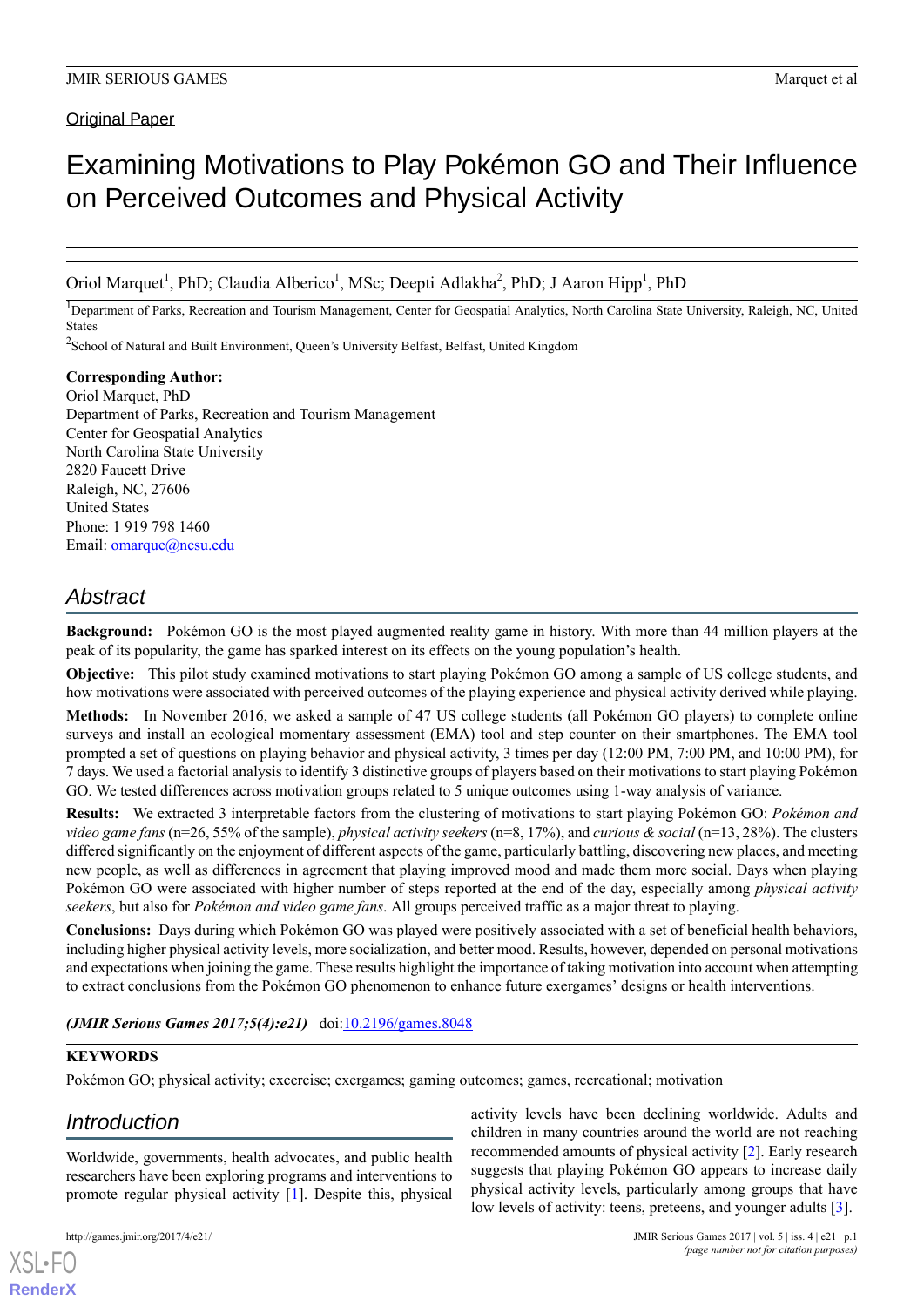Pokémon GO is a free-to-play, location-based augmented reality mobile game based on the popular video game series. The game was launched by Niantic, Inc in collaboration with Nintendo Co, Ltd in July 2016 in both Apple Inc's iOS App Store and Google Inc's Play Store. It involves capturing virtual characters, or Pokémon, that have been placed in prominent, real public locations, such as streets, parks, and other notable public buildings and spaces. The game allows players to create their virtual avatar and uses a mobile device's global positioning system capability to display the player's current geographic location on a map.

Pokémon GO is one among several recent augmented reality games that offer new ways to interact with the physical surroundings using a smartphone [[4\]](#page-9-3). The physical activity component of the game, which requires players to walk and explore their surroundings using a detailed map of their neighborhood, led to several research opportunities on the potential benefits of Pokémon GO for youth and millennials. Among potential benefits, physical activity has been the most cited [[4-](#page-9-3)[8\]](#page-9-4), as the active lifestyle promoted by Pokémon GO is seen as a potential intervention to tackle the obesity and inactivity epidemic [\[9](#page-9-5),[10\]](#page-9-6). What makes Pokémon GO particularly powerful and different from other kinds of exergames [[11](#page-9-7)] is its attraction to people through game mechanics, making physical activity a secondary, or unintentional, behavior. The motivation and engagement of Pokémon GO players thus come not from turning physical activity into a game, but from a game with its own purpose that incorporates being active as part of the gaming experience.

Together with physical activity and motor skills, the game encourages players to explore their local communities and in the process may introduce them to new spaces [[8\]](#page-9-4). This has led some to believe that Pokémon GO increases location awareness and public space use, and thus increases opportunities for social interaction within these spaces [\[12](#page-9-8)]. This capacity to increase social capital and establish new social networks through playing while being outside is also promising for mental health benefits [[13](#page-9-9)[,14](#page-9-10)], as social engagement linked to online gaming has been found to decrease perceived loneliness and depression [[15\]](#page-9-11). In the particular case of Pokémon GO, the lack of an in-game chat app—a feature that other exergames include—makes players engage with one another via face-to-face communication and eliminates any possible alternatives via text messaging, which may be altering the socialization patterns usually seen in other online exergames. Finally, other potential outcomes may include better intergenerational relationships, as parents and their children engage together in outdoor activities [[13](#page-9-9)], and increased knowledge of local patrimonial locations.

The rapid popularization of the game, which makes it the first augmented reality game with real global acceptance  $[16]$  $[16]$ , has also raised some awareness of the risks players are creating or encountering [\[17](#page-9-13)[,18](#page-9-14)]. These are mainly focused on the addictive nature of the game [[19](#page-9-15)] and injury risk to players [\[20\]](#page-9-16). However, these are not risks associated only with Pokémon GO, as the risk of addiction has long been associated with some types of online video games [[17\]](#page-9-13), and injury risk is often a product of having distracted players in flawed public spaces that have long neglected pedestrians [\[12](#page-9-8)].

[XSL](http://www.w3.org/Style/XSL)•FO **[RenderX](http://www.renderx.com/)** Overall, the game has many potential benefits that need proper research for validation and future interventions. To our knowledge, only a handful of studies have investigated the effects of playing Pokémon GO, establishing some links between playing and physical activity  $[4,5,21]$  $[4,5,21]$  $[4,5,21]$  $[4,5,21]$  $[4,5,21]$ , and playing and risky behavior [\[12](#page-9-8)]. However, other aspects relevant to Pokémon GO's popularity and public health remain completely unexplored. Among the most relevant are establishing what motivates people to begin and continue playing (or interacting with) the game, what their expectations and intentions are while playing, and whether the playing experience meets these expectations and intentions. These questions are particularly important if we want to use gaming to improve future health interventions. In that regard, and before Pokémon GO appeared, Tong et al [\[22](#page-9-19)] demonstrated how individuals respond differently to various gamification strategies. More recently, Chia-Chen and Liu [\[23](#page-10-0)] demonstrated that Pokémon GO players are far from being a unified group when it comes to playing motivations. Part of the huge popularity of the game relies on its attraction for people seeking different kinds of experiences. While first adopters might overwhelmingly be original Pokémon fans drawn to the game by their love of the franchise characters, once the popularity of the game reached a critical mass, many other people joined seeking either the social aspect or the exploration experience, or even out of curiosity for the game or the phenomenon itself. Distinguishing the drivers that lead different people to the game, and their staying power, is thus crucial to understand player behavior and preferences. Together with this, research in media psychology demonstrates how attitudes and experiences that motivate people to take part in a game can also modify the outcomes of such games [[16\]](#page-9-12).

This study aimed to fill the gap in knowing why players feel attracted to Pokémon GO, together with understanding the particular aspects of the game that best fulfill their motivations. We aimed to examine whether motivations correlated with perceived outcomes of playing and perceived risks encountered when playing Pokémon GO. Finally, we intended to use step counts derived from smartphone data to examine whether physical activity levels attained while playing Pokémon GO would fluctuate dependent on the motivations that led each specific player to the game. Findings on players' behavior will inform future interventions through active games and exergames, enabling developers to design and tailor future games to target specific needs.

# *Methods*

#### **Recruitment**

We recruited participants using the university recreation listserv of North Carolina State University, Raleigh, North Carolina, USA, with more than 8000 undergraduate student email addresses. The initial message stated the aim of the project and invited undergraduate students to participate in a study involving use of Pokémon GO and physical activity. We invited both players and nonplayers to participate. We offered entrance in a raffle of 8 gift cares worth US \$50 as an incentive for those completing all required steps in the study, which included 2 surveys and the completion of 7 days of ecological momentary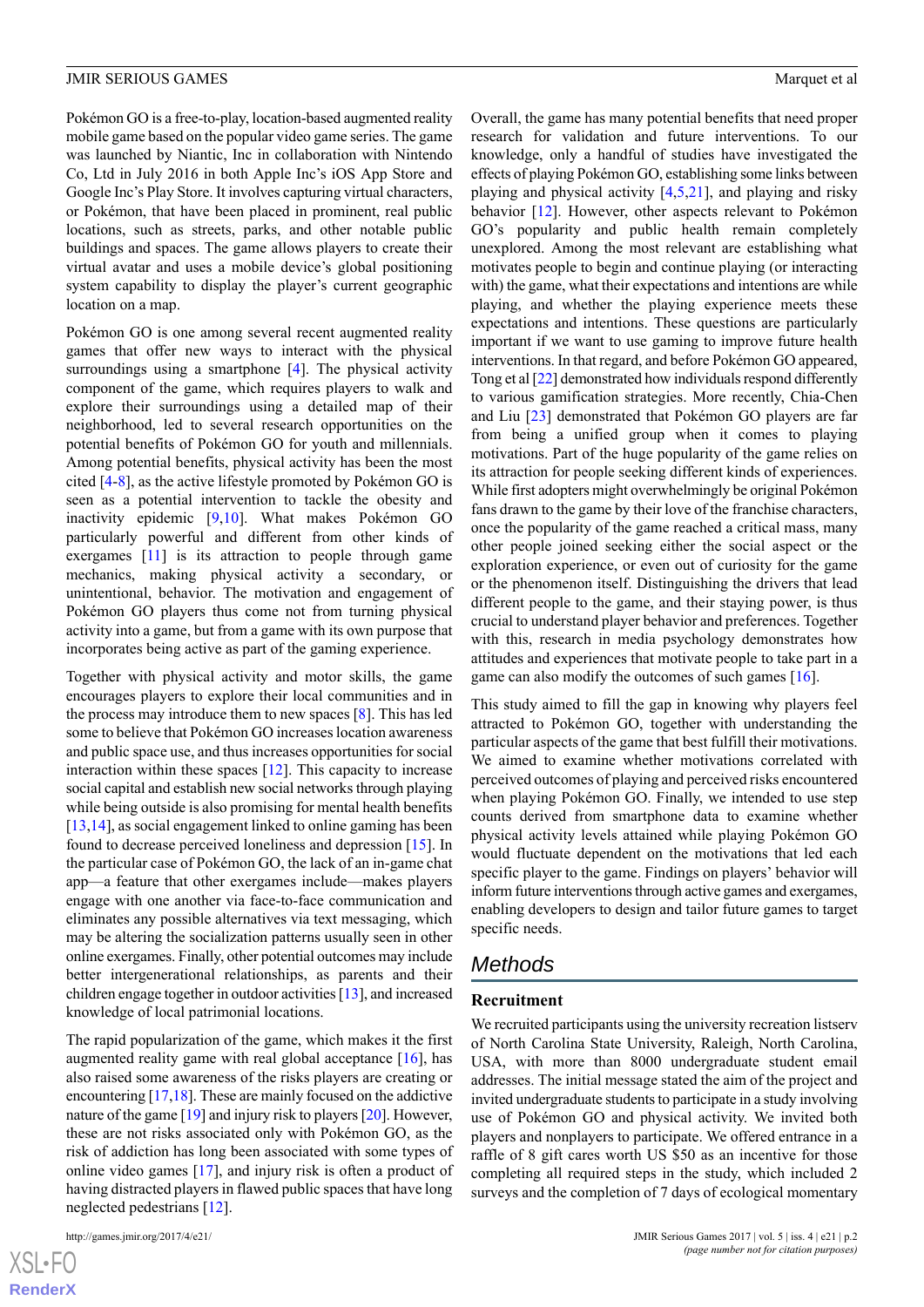assessment (EMA). Recruitment occurred in early November 2016. After 1 week, we posted the same email message in an email from the student body president as part of a digest email including other topics. No additional recruitment efforts were included. All research protocols have been approved by North Carolina State University (Institutional Review Board no. 9242). We obtained written consent from all participants and stored the collected data on restricted computers in password-protected files.

#### **Study Design**

Participants were asked to answer an initial online survey to collect demographics, weekly physical activity, and activity habits regarding smartphone, video game, and social networks use, together with their Pokémon GO playing habits. We assessed physical activity using the International Physical Activity Questionnaire (IPAQ) Short Form [\[24](#page-10-1)]. We then converted the metabolic equivalent tasks (METs) reported through the IPAQ questionnaire into kilocalories of energy expenditure through the formula 1 MET=1 kcal/kg/h [\[25](#page-10-2)]. We determined Pokémon GO playing habits through questions regarding playing frequency (number of days per week), time (played minutes per day), and time management (how they managed their playing time). Participants were also asked to download a step-counting app (PACER; Pacer Health Inc) to their smartphones together with an EMA app ([PACO]; Paco Developers). PACER [\[26](#page-10-3)] is one of many step counters that use smartphone-enabled accelerometers to estimate daily steps. We chose PACER due to its simplicity and low battery consumption. PACO [\[27](#page-10-4)] was developed as a basic EMA tool for research and has been previously used in studies [[28\]](#page-10-5). Over a 7-day period, the PACO app would prompt a brief questionnaire 3 times per day (12:00 PM, 7:00 PM, and 10:00 PM). Questions asked about playing behavior during the preceding time period, including whether they had played, where they had played, with whom they had played, how they travelled to the playing site, and in which environment they had played. The final question on the PACO questionnaire involved reporting the actual number of steps recorded by the step counter.

At the end of the 7-day period, we asked participants who self-identified as Pokémon GO players to answer a final online survey with information regarding their motivations and perceived outcomes from playing Pokémon GO. Participants who completed a minimum of 80% of the potential EMA responses were entered in a raffle for 1 of 4 gift cards worth US \$50.

#### **Statistical Analysis**

To capture the multiple factors encouraging people to play Pokémon GO, we used a factor analysis to sort the underlying motivations to start playing Pokémon GO. Factor analysis reduces the number of input variables to a manageable number. Using a multiple response question list of 9 factors from which participants could choose to answer as many as they liked, we extracted 3 interpretable factors that exhibited the clustering of motivation for different types of players. We chose to retain the 3 factors with eigenvalue >1. Principal axis factoring and varimax rotation were used in deriving the results. We used means and standard deviations, together with 1-way analysis

 $XS$ -FO **[RenderX](http://www.renderx.com/)** of variance (ANOVA), to analyze the differences between group scores in several different outcomes. Outcomes included in the analysis were enjoyment with different aspects of Pokémon GO (measured on a Likert scale ranging from 1 to 4); spatial awareness while playing (1-4 Likert scale); and threats encountered while playing (multiple responses from a list). Finally, we also considered media effects by asking how playing Pokémon GO had made players more physically active, improved their mood, and increased social interactions (1-4 Likert scale). We used 1-way ANOVA and chi-square tests to test differences in means and distributions. We used post hoc Tukey tests on those variables with statistically significant difference in group means to confirm where the differences occurred between groups. Finally, between- and within-participants 1-way ANOVA were used to analyze differences between groups on the total amount of physical activity recorded at the end of the playing or nonplaying days (time=10:00 PM).

# *Results*

#### **Study Population**

A total of 123 students replied to our emails expressing interest to participate. Because we did not know the actual number of email recipients actually reading the recruitment text, we were unable to calculate an accurate response rate. The overall study recruited both players and nonplayers. Among the final sample of 123 respondents, 49 had to be discarded because either they didn't answer the first online survey or they provided insufficient EMA data. From the 74 remaining participants, 27 identified as nonplayers during the initial online survey and 47 identified as players.

The study population (n=47) included 24 males with an average age of 19.8 years, and 23 females with an average age of 19.1 years. The most frequent ethnicity was white (n=33) followed by Asian (n=10). Most participants where between their freshman  $(n=21)$  and sophomore year  $(n=14)$ . All of the participants had experience playing Pokémon GO prior to the start of the study. They had been playing Pokémon GO for a median of 122 days (SD 18.1) before the start of the study.

#### **Factor Analysis**

Together, the list of factors obtained through the factor analysis accounted for 60.5% of the variance among the 9 motivation variables listed ([Table 1\)](#page-4-0). The first factor scored highly on "I'm a Pokémon fan" and "I like video games," which we collectively grouped into *Pokémon and video game fans*. They likely represent the first wave of players, attracted by the contents of the game itself. The second factor scored highly on "to walk more" and "for exercise." We grouped these as *physical activity seekers* and hypothesized they were attracted to the game by the numerous reports that claimed playing was beneficial for physical activity. Finally, the third factor scored highly on a variety of answers, unrelated to the physical activity or the contents of the game. In particular, the scores were higher for "To learn about my city" and "To meet new people," with curiosity about the technology and the phenomenon itself also scoring highly. We referred to these as the *curious & social*.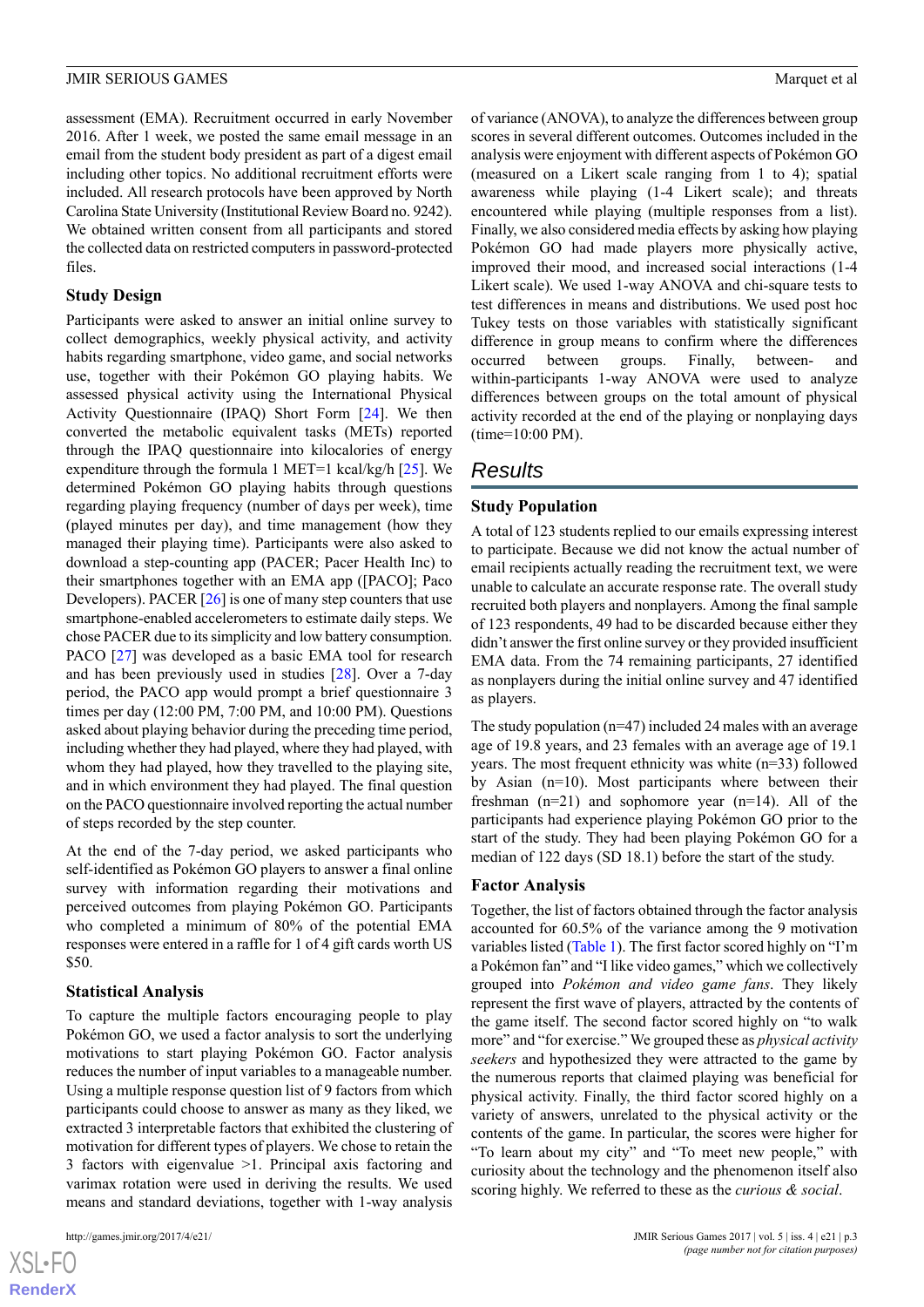<span id="page-4-0"></span>Table 1. Analysis loadings and summary for factors encouraging people to play Pokémon GO<sup>a</sup>.

| Why did you start playing Pokémon GO? | Factor                         |                              |                     |  |  |  |
|---------------------------------------|--------------------------------|------------------------------|---------------------|--|--|--|
|                                       | 1. Pokémon and video game fans | 2. Physical activity seekers | 3. Curious & social |  |  |  |
|                                       | $(n=26)$                       | $(n=8)$                      | $(n=13)$            |  |  |  |
| For exercise                          |                                | .716                         |                     |  |  |  |
| To walk more                          |                                | .872                         |                     |  |  |  |
| I was curious about the technology    |                                |                              | .575                |  |  |  |
| I was curious about people playing    |                                |                              | .589                |  |  |  |
| To learn about my city                |                                |                              | .755                |  |  |  |
| I'm a Pokémon fan                     | .822                           |                              |                     |  |  |  |
| I like video games                    | .599                           |                              |                     |  |  |  |
| To meet new people                    |                                |                              | .754                |  |  |  |
| I was encouraged by others            |                                |                              | .680                |  |  |  |
| <b>Summary statistics</b>             |                                |                              |                     |  |  |  |
| Eigenvalue                            | 8.6%                           | 15.5%                        | 35.3%               |  |  |  |
| Initial eigenvalue                    | 1.12                           | 1.82                         | 3.54                |  |  |  |
| Percentage of variance <sup>b</sup>   | 12.4%                          | 20.3%                        | 39.2%               |  |  |  |

<sup>a</sup>Only loadings >0.40 are shown. Keiser-Meyer-Olkin=.682; Bartlett <0.001.

<sup>b</sup>Cumulative percentage of variance captured by factors =  $60.5\%$ .

There were no significant differences in the demographic composition of each cluster, as [Table 2](#page-5-0) shows. *Pokémon and video game fans* tended to be male, with the highest proportion of Asian American students. Although differences were not significant, *Pokémon and video game fans* tended to be less active (having the lowest energy expenditure in kcal/week reported among the 3 groups, at 2850 kcal). This group reported playing between 4 and 5 days per week, accumulating 120 minutes of play per week. The *physical activity seekers* showed an equal balance between sexes, were predominantly white, and were the youngest of the 3 groups, being either freshman or sophomore in class standing (generally 18-20 years of age). They were also the most active group overall, but reported playing only 3 days per week for a total of 59 minutes per week. Finally, the *curious & social* group were predominantly white females and 20 years of age on average. They reported almost 6 days of play per week and logged a total 120 minutes of play per week.

Of all analyzed variables, only the accumulated experience playing Pokémon GO at the start of the study was significantly different between groups. A post hoc test (Tukey) showed that the *physical activity seekers* differed significantly (*P*<.001) from the 2 other groups in the accumulated gaming experience before joining the study. While *Pokémon and video game fans* and *curious & social* players started playing Pokémon GO shortly after the launch of the game (accumulating a median of 122 and 123 days of experience, respectively, before starting the study),

*physical activity seekers* were drawn to the game much later and had only 100 days of experience at the start of the study.

#### **Gaming Experience and Perceptions**

The different underlying motivations to play Pokémon GO are reflected in both the gaming experience and the perceived behavioral outcomes of the game. [Table 3](#page-5-1) displays players' perceptions regarding the factors in terms of what aspects they enjoyed and their perceived threats experienced while playing. Players could select as many enjoyment factors as they wanted and, on average, catching Pokémon and playing along with friends were the highest-rated aspects of the game. These scores, however, varied across motivation clusters. The clusters differed significantly on the rating of battling  $(\chi^2_{(2,n=47)}=15.4, P<.001)$ , discovering new places  $(\chi^2_{(2,n=47)}=11.5, P=.003)$ , and meeting new people  $(\chi^2_{(2,n=47)}=20.9, P<.001)$ . In all 3 cases, post hoc tests revealed that the *curious & social* group had a significantly higher rating. While *Pokémon and video game fans* and *physical activity seekers* rated these 3 particular aspects very low, these were highly valued items for the enjoyment of the *curious & social* group.

The 3 groups did not differ significantly on encountering threats. Nearly half of the players (49%) reported encountering some kind of threat while they were playing, with the presence of traffic ( $n=16$ ,  $34\%$ ) and poor walking conditions ( $n=14$ ,  $30\%$ ) being the most frequent.

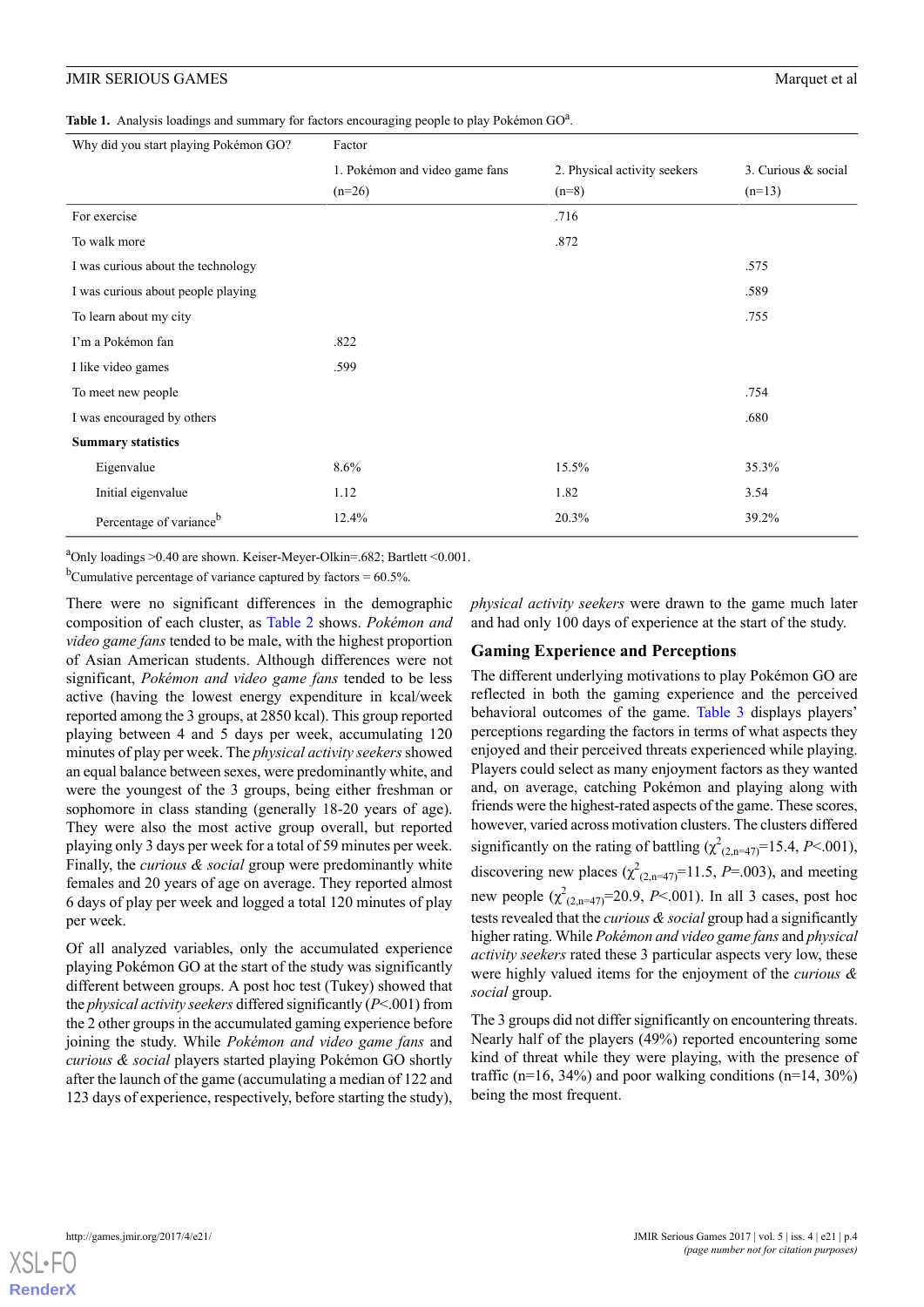<span id="page-5-0"></span>

| Characteristics |                                                                | All             | Factor          |                      |                     | Chi-square test |           |
|-----------------|----------------------------------------------------------------|-----------------|-----------------|----------------------|---------------------|-----------------|-----------|
|                 |                                                                | $(n=47)$        | 1. Pokémon and  | 2. Physical activity | 3. Curious & social |                 |           |
|                 |                                                                |                 | video game fans | seekers              | $(n=13)$            |                 |           |
|                 |                                                                |                 | $(n=26)$        | $(n=8)$              |                     |                 |           |
|                 |                                                                |                 |                 |                      |                     | $\cal F$        | $P$ value |
|                 | Sex, n (%)                                                     |                 |                 |                      |                     | 1.243           | .54       |
|                 | Female                                                         | 23 (49%)        | 11 $(42%)$      | $4(50\%)$            | 8(62%)              |                 |           |
|                 | Male                                                           | 24 (51%)        | 16(57%)         | $4(50\%)$            | 5(39%)              |                 |           |
|                 | Ethnicity, n (%)                                               |                 |                 |                      |                     | 1.244           | .54       |
|                 | White                                                          | 33 (70%)        | 18 (69%)        | 5(63%)               | 10(77%)             |                 |           |
|                 | Asian                                                          | 10(21%)         | 8(31%)          | $0(0\%)$             | 2(15%)              |                 |           |
|                 | Other                                                          | 4(9%)           | $0(0\%)$        | 3(38%)               | 1(8%)               |                 |           |
|                 | Academic standing, n (%)                                       |                 |                 |                      |                     | 2.985           | .56       |
|                 | Freshman                                                       | 21 (45%)        | 13 (50%)        | $4(50\%)$            | 5(39%)              |                 |           |
|                 | Sophomore                                                      | 14 (30%)        | 7(27%)          | $4(50\%)$            | 4(31%)              |                 |           |
|                 | Junior or Senior                                               | 12(26%)         | 6(23%)          | $0(0\%)$             | 4(31%)              |                 |           |
|                 | Analysis of variance                                           |                 |                 |                      |                     |                 |           |
|                 | Age (years), mean (SD)                                         | 19.5(2.1)       | 19.3(1.6)       | 19.0(1.1)            | 20.1(3.3)           | 0.77            | .47       |
|                 | Energy expenditure $(kcal/week)^{a}$ , mean (SD)               | 3283.5 (1968.9) | 2850.3 (1753.2) | 4120.1 (1947.1)      | 3830.5 (2291.8)     | 1.78            | .18       |
|                 | Play/week (minutes), median $(IQR^b)$                          | 154 (250)       | 120(520)        | 59 (396)             | 120(530)            | 1.03            | 0.37      |
|                 | Play/week (days), median (IQR)                                 | 5(3)            | 5(4.5)          | 3(2)                 | 6(4)                | 0.22            | .80       |
|                 | Playing experience $\left(\text{days}\right)^c$ , median (IQR) | 122(11)         | 122(44)         | 100(59.3)            | 123(11)             | 11.674          | < 0.01    |

<span id="page-5-1"></span><sup>a</sup>Energy expenditure estimated by transforming metabolic equivalent tasks (METs) into kilocalories, where 1 MET=1 kcal/kg/h [\[25\]](#page-10-2).

<sup>b</sup>IQR: interquartile range.

c Self-reported number of days playing Pokémon GO at the start of the study.

**Table 3.** Enjoyment elements and threats encountered per group of factors.

| Questions                                                    | All<br>$(n=47)$ | 1. Pokémon and<br>video game fans<br>$(n=26)$ | 2. Physical activity<br>seekers<br>$(n=8)$ | 3. Curious $& social$ Chi-square test<br>$(n=13)$ |          |           |
|--------------------------------------------------------------|-----------------|-----------------------------------------------|--------------------------------------------|---------------------------------------------------|----------|-----------|
|                                                              | $n$ (%)         | $n$ (%)                                       | $n$ (%)                                    | $n$ (%)                                           | $\chi^2$ | $P$ value |
| What do you enjoy the most? <sup>a</sup>                     |                 |                                               |                                            |                                                   |          |           |
| Catching Pokémon                                             | 42 (89%)        | 24 (92%)                                      | 7(88%)                                     | 11(85%)                                           | 0.9      | .64       |
| Battling                                                     | 22 (47%)        | 9(35%)                                        | 1(13%)                                     | 12(92%)                                           | 15       | < 0.01    |
| Playing with friends                                         | 33 (70%)        | 18(69%)                                       | $4(50\%)$                                  | 11(85%)                                           | 2.5      | .28       |
| Being outdoors                                               | 26(55%)         | 12(46%)                                       | $4(50\%)$                                  | \$0(77%)                                          | $0.0\,$  | .98       |
| Discovering new places                                       | 25 (53%)        | 9(35%)                                        | $4(50\%)$                                  | 12(92%)                                           | 11.5     | .003      |
| Meeting new people                                           | 9(19%)          | $1(4\%)$                                      | $0(0\%)$                                   | 8(62%)                                            | 20.9     | < 0.01    |
| Have you encountered any threats while playing? <sup>a</sup> |                 |                                               |                                            |                                                   |          |           |
| Traffic                                                      | 16(34%)         | $8(31\%)$                                     | 5(63%)                                     | 3(23%)                                            | 3.59     | .17       |
| Poor walking conditions                                      | $14(30\%)$      | 7(27%)                                        | $4(50\%)$                                  | 3(23%)                                            | 4.1      | .11       |
| None                                                         | 24 (51%)        | 15 (58%)                                      | 1(13%)                                     | 8(62%)                                            | 3.7      | .15       |

<sup>a</sup>Dichotomized results of multiple-choice answers.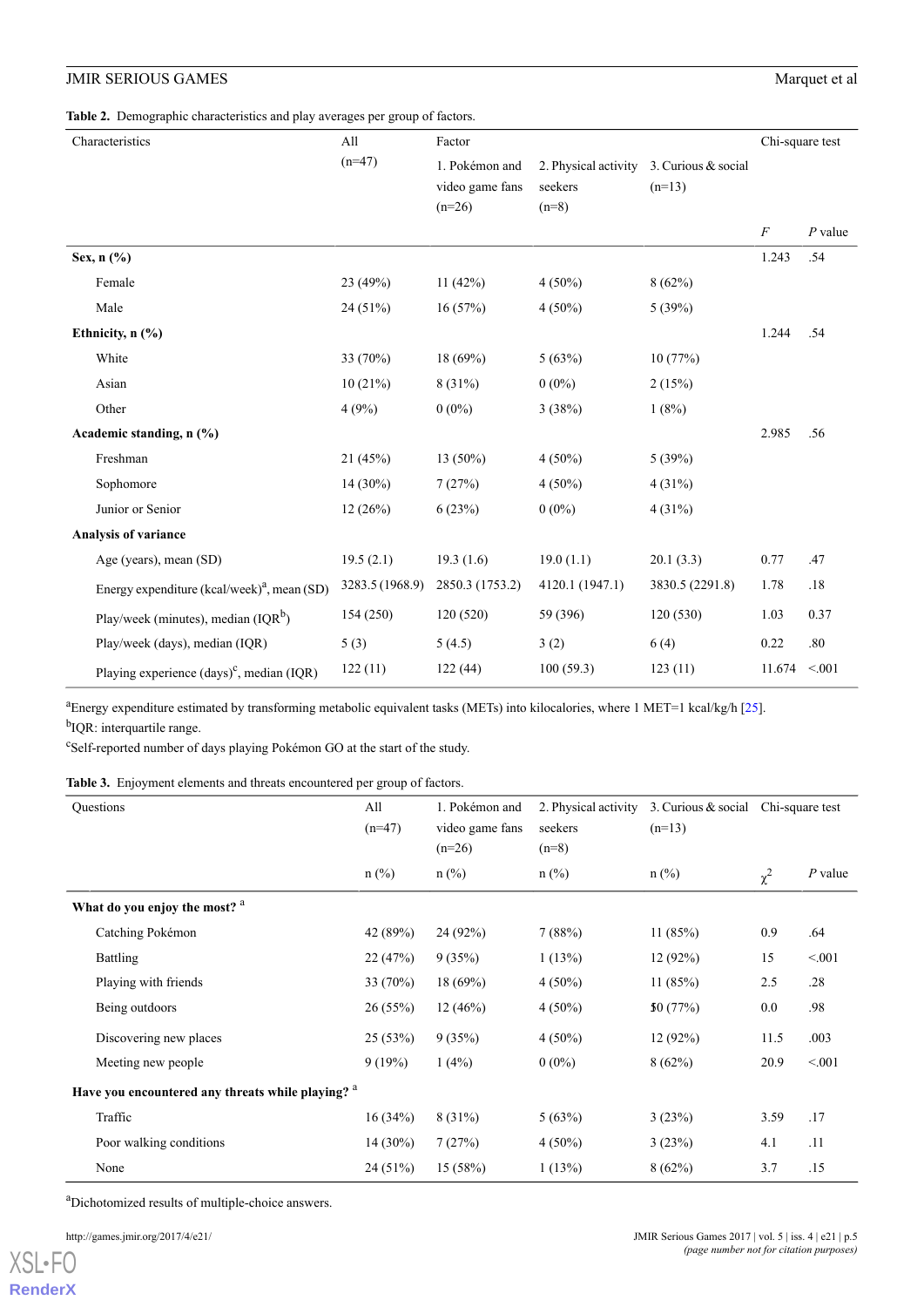[Table 4](#page-6-0) displays players' perceived outcomes and changes in players' spatial awareness. Respondents were asked to respond on 4-point Likert-type scales ranging from "not at all" to "to a great extent." Players reported a very mild adherence to the idea that playing Pokémon GO had made them more physically active (mean score 2.89, SD 0.78). Differences were found in the statement regarding whether playing had improved their mood. On average, players did agree that playing had "somewhat" improved their mood. However, differences across groups were significant  $(F_{2,45}=3.623, P=.04)$ , with the *physical activity seekers* agreeing least with the statement (mean 2.5 out of 4, SD 0.84). Post hoc Tukey tests revealed the *curious & social* to score significantly higher (*P*=.008) than the *physical activity seekers* on improved mood. Finally, players on average stated that the game had done "very little" (mean 2.23 out of 4, SD 0.91) to improve their social interactions, with the highest rating among the *curious & social*, who significantly differed from the other 2 groups  $(F_{2,45} = 6.285, P = .004)$  and stated that the game had made them "somewhat" more social.

On average, players reported the game had made them a little more aware of their neighborhood, (mean 2.191, SD 1.08) and their surrounding facilities (mean 2.149, SD 1.02). Players also reported that playing had made them somewhat more aware of the public spaces around them (mean 2.776, SD 1.07). Significant differences were found in the reporting of neighborhood and facility awareness and, in all cases, *Pokémon and video game fans* had the least awareness, while the *curious & social* had the highest awareness.

<span id="page-6-0"></span>**Table 4.** Outcome perceptions and spatial awareness per group of factors.

| <b>Questions</b>                                          | All<br>$(n=47)$ | 1. Pokémon and<br>video game fans<br>$(n=26)$ | 2. Physical activity<br>seekers<br>$(n=8)$ | 3. Curious & social<br>$(n=13)$ | Analysis of<br>variance |           |  |
|-----------------------------------------------------------|-----------------|-----------------------------------------------|--------------------------------------------|---------------------------------|-------------------------|-----------|--|
|                                                           | Mean $(SD)$     | Mean $(SD)$                                   | Mean (SD)                                  | Mean $(SD)$                     | $\boldsymbol{F}$        | $P$ value |  |
| Has playing Pokémon GO <sup>a</sup>                       |                 |                                               |                                            |                                 |                         |           |  |
| Helped you be more physically active                      | 2.89(0.67)      | 2.86(0.76)                                    | 2.67(0.52)                                 | 3.08(0.49)                      | 0.875                   | .42       |  |
| Improved your mood                                        | 3.04(0.589)     | 3.07(0.54)                                    | 2.5(.84)                                   | 3.23(0.44)                      | 3.623                   | .04       |  |
| Improved your social interactions                         | 2.23(0.91)      | 1.96(0.88)                                    | 2.0(0.89)                                  | 2.92(0.64)                      | 6.285                   | .004      |  |
| Has playing Pokémon GO made you aware of new <sup>a</sup> |                 |                                               |                                            |                                 |                         |           |  |
| Neighborhood                                              | 2.19(1.08)      | 1.89(0.96)                                    | 2.33(1.21)                                 | 2.77(1.09)                      | 3.304                   | .046      |  |
| Public space                                              | 2.77(1.07)      | 2.54(1.2)                                     | 2.83(1.17)                                 | 3.23(0.44)                      | 1.976                   | .15       |  |
| Facilities                                                | 2.145(1.02)     | 1.86(1.11)                                    | 2.17(0.75)                                 | 2.770.60                        | 4.006                   | .03       |  |

<span id="page-6-1"></span><sup>a</sup>Answers were scored on a 4-point Likert scale: 1=not at all; 2=very little; 3=somewhat; 4=to a great extent.

**Figure 1.** Daily steps measured at 10:00 PM on playing and nonplaying weekdays. Error bars indicate SD.



[XSL](http://www.w3.org/Style/XSL)•FO **[RenderX](http://www.renderx.com/)**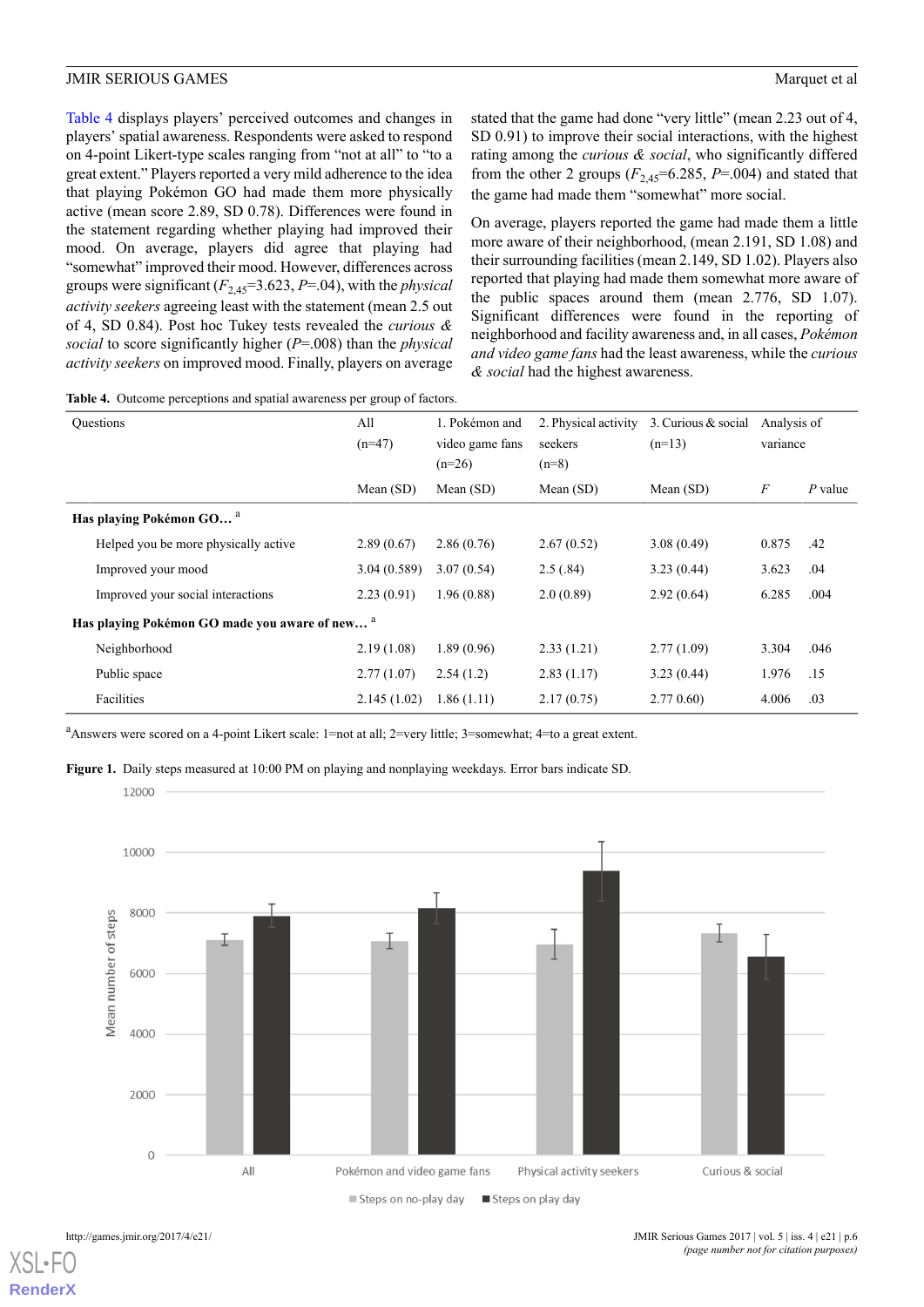#### **Objectively Measured Physical Activity**

Among the group of self-identified Pokémon GO players, a Pokémon GO playing day, versus a nonplaying day, was associated with higher number of steps reported  $(F_{1,310}=8.903)$ , *P*=.048; [Figure 1](#page-6-1)). Among the different motivation groups, the relationship is clearly stronger among *physical activity seekers*  $(F_{1,39}=0.887, P=.02)$ , as they were reporting 34.76% more steps on playing days (n=9382) than on days when they had not played (n=6962). For *Pokémon and video game fans*, playing was also associated with a higher level of physical activity  $(F_{1,195}=2.842)$ , *P=*.04). Finally, the *curious & social* group reported fewer steps on playing days than in nonplaying days, although that difference was not significant.

# *Discussion*

# **Principal Findings**

This study found that Pokémon GO players were motivated to play for a variety of reasons, and these motivations determined their perceived and objective behavioral outcomes of playing. Understanding the drivers of playing behavior, along with factors associated with the satisfaction of playing Pokémon GO, is a central part of using the whole phenomenon of the Pokémon GO craze of 2016 to inform better future health interventions through gaming. Together with understanding the outcomes of playing Pokémon GO, research on playing behavior might contribute to designing more effective interventions to tackle sedentary behaviors, increase physical activity, and increase outdoor socialization among younger adults.

Despite having a limited sample size and focusing on a specific population—that is, undergraduate college students—our analysis provides objectively measured physical activity as an outcome of playing, together with the use of an EMA tool to enhance the monitoring of motivations and perceptions of players. These results constitute a step forward toward empirically measuring the causes that have driven numerous players to Pokémon GO, together with objective measures of their playing experience.

Our results distinguished 3 unique groups from a sample of US college students drawn to Pokémon GO: explicitly seeking physical activity; being Pokémon fans; and being curious about the phenomenon and wanting to explore opportunities to socialize. Belonging to each group was associated with a different set of enjoyment factors and variations of perceived outcomes derived from playing. Due to Pokémon GO's novelty and trendiness, little research has been done on either the determinants or the outcomes of playing Pokémon GO. Until now, to our knowledge, only the study by Rasche et al [[29\]](#page-10-6) has assessed players' motivations. Consistent with their findings, this study also found that being a fan of Pokémon was the most frequent motivation to start playing. Undergraduate students are among the intended target of the game, being already familiar with the Pokémon world. According to Bonus et al [[16\]](#page-9-12), these players might have been attracted to the game by the power of a retro brand like the Pokémon franchise, stimulating their interest in the new product by triggering nostalgic and positive emotional attachments. Our data, however, also found a specific

[XSL](http://www.w3.org/Style/XSL)•FO **[RenderX](http://www.renderx.com/)** group of players drawn to the game by the social aspect and another that mainly sought physical activity. Interestingly, this latter group was also the group that joined Pokémon GO later (with only 100 days of playing experience prior to joining the study). This might indicate that it took people reading or hearing about the physical activity benefits of the game reported in the press to become involved in Pokémon GO. This is also consistent with the idea that peer and social pressure in the form of encouragement from family and friends, together with praise from the press, might influence an individual's adoption of the game [\[16](#page-9-12)].

Our data clearly suggest that motivations and exposure effectively determined a player's response and outcomes. For instance, those who started playing because they were Pokémon fans enjoyed Pokémon-related characteristics of the game, but also playing with friends; those seeking physical activity enjoyed catching Pokémon; and those *curious & social* enjoyed the more social aspect of playing Pokémon GO (battling), together with playing with friends and making new discoveries. Playing alongside friends was, in fact, the highest-rated aspect, which also emphasizes the need for considering the social dimension in future games or interventions.

Significantly, *physical activity seekers* were the ones in least agreement with the idea that playing Pokémon GO could improve their physical activity levels. Members of the other groups, however, were more in agreement with Pokémon GO having increased their physical activity. This suggests that Pokémon GO may have a positive secondary outcome on increasing physical activity, but that people seeking exclusively physical activity may end up disappointed due to the limited increase in steps. The most agreed-upon assessment among all groups was that playing Pokémon GO improved their mood. This could have been a consequence of being physically active [[30\]](#page-10-7), being outdoors, or even staying focused on a single task while avoiding social media [\[31](#page-10-8)]. Also significant is that those who joined looking for increased social interactions (*curious & social*) were the ones most in agreement with the idea that Pokémon GO had improved their social interactions. This may validate the idea that playing Pokémon GO has some positive socialization effects, an idea that has been repeatedly posed by experts [[7\]](#page-9-20) but that has not yet, to our knowledge, been tested empirically. Our results also support the idea that Pokémon GO may increase spatial exploration and location awareness. While Pokémon GO fans paid little attention to their location, awareness of surroundings was highly appreciated by those who were playing because they were curious, or for social or physical activity, with the discovery of new public places being the most cited feature. Not paying attention to the surroundings could also be a risk factor, as players can become so focused on the playing experience that they put themselves in danger [[12\]](#page-9-8). However, our study did not ask specifically about risky playing behaviors.

The study's group of players reported higher activity levels on days when they had actually played Pokémon GO. Playing also had different physical activity implications depending on the motivations of each player. Based on steps reported through smartphone accelerometers, our results suggest an  $11.05\%$ difference in the number of daily steps between active playing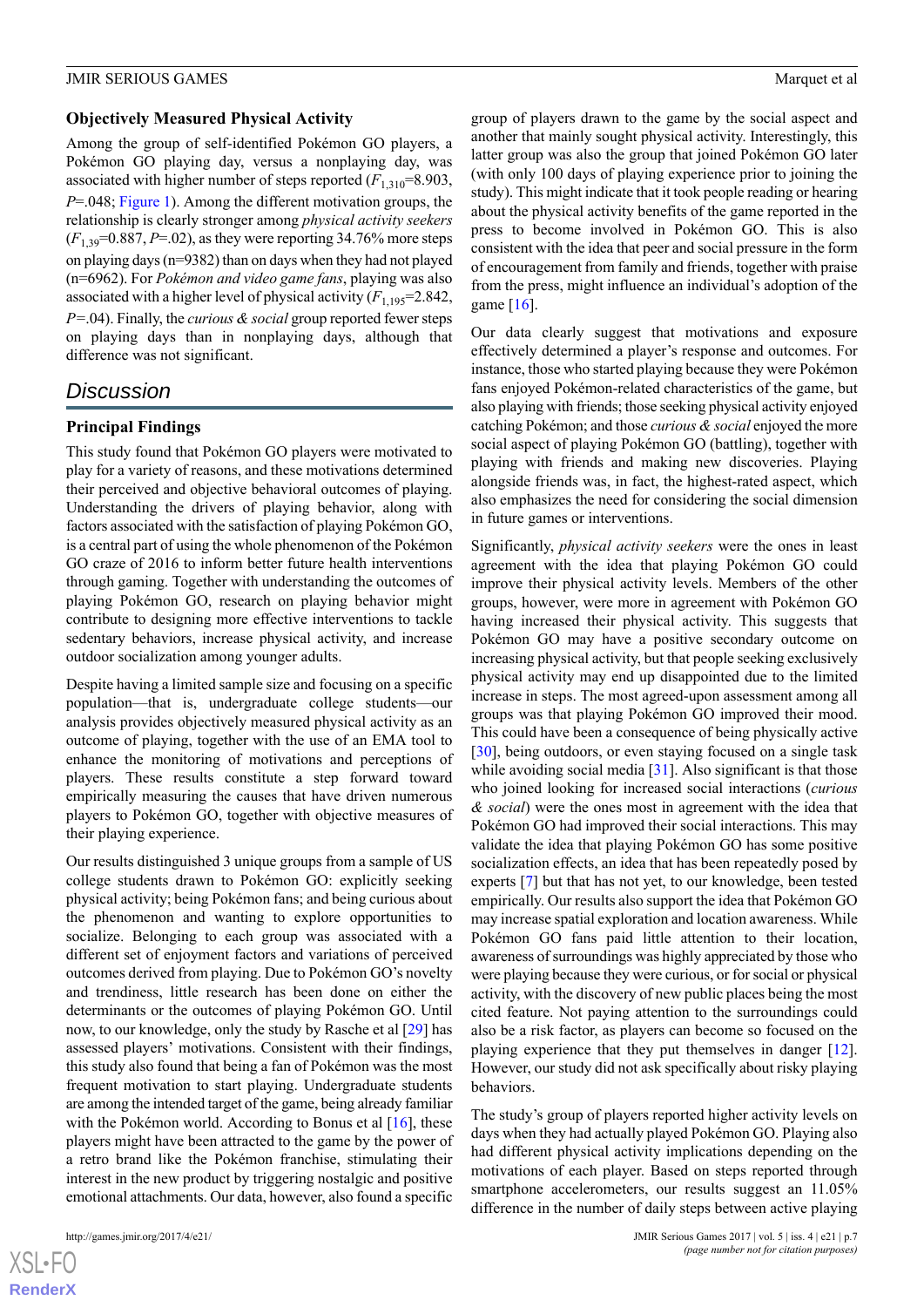days (n=7909) and nonplaying days (n=7122). This effect of Pokémon GO on physical activity, however, was not homogeneous across all groups. Pokémon fans registered a 15.37% increase in steps on playing days (from 7077 steps on nonplaying days to 8165 steps on playing days), while for the *physical activity seekers* this increased by 34.76% (from 6962 steps on nonplaying days to 9382 steps on playing days). The *curious & social*, by contrast, reported a 10.71% reduction of steps during playing days (from 7338 steps on nonplaying days to 6552 on playing days). The overall finding is consistent with the only other available study using objective counts of physical activity  $[21]$  $[21]$ , which found a 22.4% step increase among Pokémon GO users considering only the first week after installing the game. Our motivation-specific results reinforce the idea that physical gains derived from Pokémon GO are not universal, as different player groups, with different motivations and expectations, may be getting different levels of physical during and because of their playing experience. Other analyses using self-reported measures of physical activity, with less accuracy but larger sample sizes, also reported slight increases in physical activity [[3\]](#page-9-2) and that Pokémon GO was particularly popular among people with sedentary behaviors [\[5](#page-9-17)].

Previous research [[12\]](#page-9-8) reported that increased socialization and a higher number of visits to green areas and public parks were among the most often reported benefits of the Pokémon GO phenomenon. Our results may contradict this and other exergame examples [\[32](#page-10-9),[33\]](#page-10-10), as we did not find an association between those players who were more motivated by social connections and increased physical activity.

# **Limitations**

Despite the use of EMA and objective physical activity through the smartphone accelerometer, this study has limitations. First and foremost, our small sample size limits the conclusions that can be drawn from this study. In the future, extending the study to a larger population, other age groups, and additional locations should validate and confirm the conclusions we reached. While the use of EMA tools provided higher accuracy on the collected data, it also made it necessary to keep surveys, which were administered 3 times a day, reasonably short in order to avoid low response rates. Not enough data were available from those who did not complete the EMA section of the study in order to compare their results with those who successfully completed it. With the short EMA surveys, we still removed 7 participants from the analyses because they did not complete 80% of the 21 surveys.

# **Conclusions**

Bielik et al [[34\]](#page-10-11) described 10 design requirements that make exergames successful at promoting physical activity. Of those, Pokémon GO meets 6. (1) *Personal awareness of activity levels* and (2) providing *feedback on the accumulated activity* are met in that Pokémon GO players always know how many steps they have taken and how many times they have played. Pokémon GO also (3) *supports social influences*, both by allowing the sharing of in-game achievements with others and by promoting

spontaneous social interactions. It also (4) provides a *variety of motivational tools* that, as shown by our results, range from playing with the goal of catching Pokémon or playing with the goal of engaging in between-player battles, to playing for exercise or playing to socialize. This wide range of motivational tools creates (5) *short- and long-term incentives* for Pokémon GO players to leave home and engage in physical activity. Pokémon GO does this while (6) *understanding the practical constraints of each player's* lifestyle and allowing important freedom regarding schedules and playing bouts. Bielik and colleague's requirements that are not completely met by Pokémon GO are *giving the user proper credit for [physical] activity*; *ensuring fair play*; providing the *possibility of integrations with other existing solutions*; and, finally, meeting the issue of *data privacy* and how developers are protecting players' data.

Previous research had already demonstrated the positive effect that exergames can have on physical activity among young people [[35](#page-10-12)[,36](#page-10-13)], at the same time that others have demonstrated the impact of social online video games on the development of social capital in the form of new and stronger friendships [[37\]](#page-10-14). The strong links in the literature between social interaction and exercise [[38\]](#page-10-15) make it plausible that the effects of Pokémon GO go beyond the mere increased physical activity and enhanced socialization toward a broader concept of mental health and well-being [[16\]](#page-9-12). In particular, what makes Pokémon GO different and more effective than similar kinds of exergames are its social component and the special use of augmented reality that transforms the actual physical surrounding environment into a digital playing field.

Although the direct observed benefits of playing were small, the success of Pokémon GO can encourage future health interventions using active games and exergames. We have demonstrated the potential of this kind of game to increase physical activity levels among US college students. At the same time, we have also demonstrated how the effects were not homogeneous among all players, as motivations and personal attitudes toward the game can change the perceived and objective outcomes. The fact that Pokémon GO is gathering people seeking different experiences is a positive indicator and a note to future interventions that should plan for a broader range of players.

Understanding how to design games to bring together public health interventions will be important in a future with an ever greater presence of mobile games and virtual reality experiences. This study provides emerging evidence to validate some of the suggested positive outcomes of playing Pokémon GO and contributes to understanding the complexity behind gaming behavior and gaming experience. Further insights into how to engage players in even more active playing behaviors, along with new understandings on how to maintain long-term user engagement, will be necessary for the future. Finally, qualitative studies and mixed-methods approaches will be necessary in the future to deepen the conclusions advanced here.

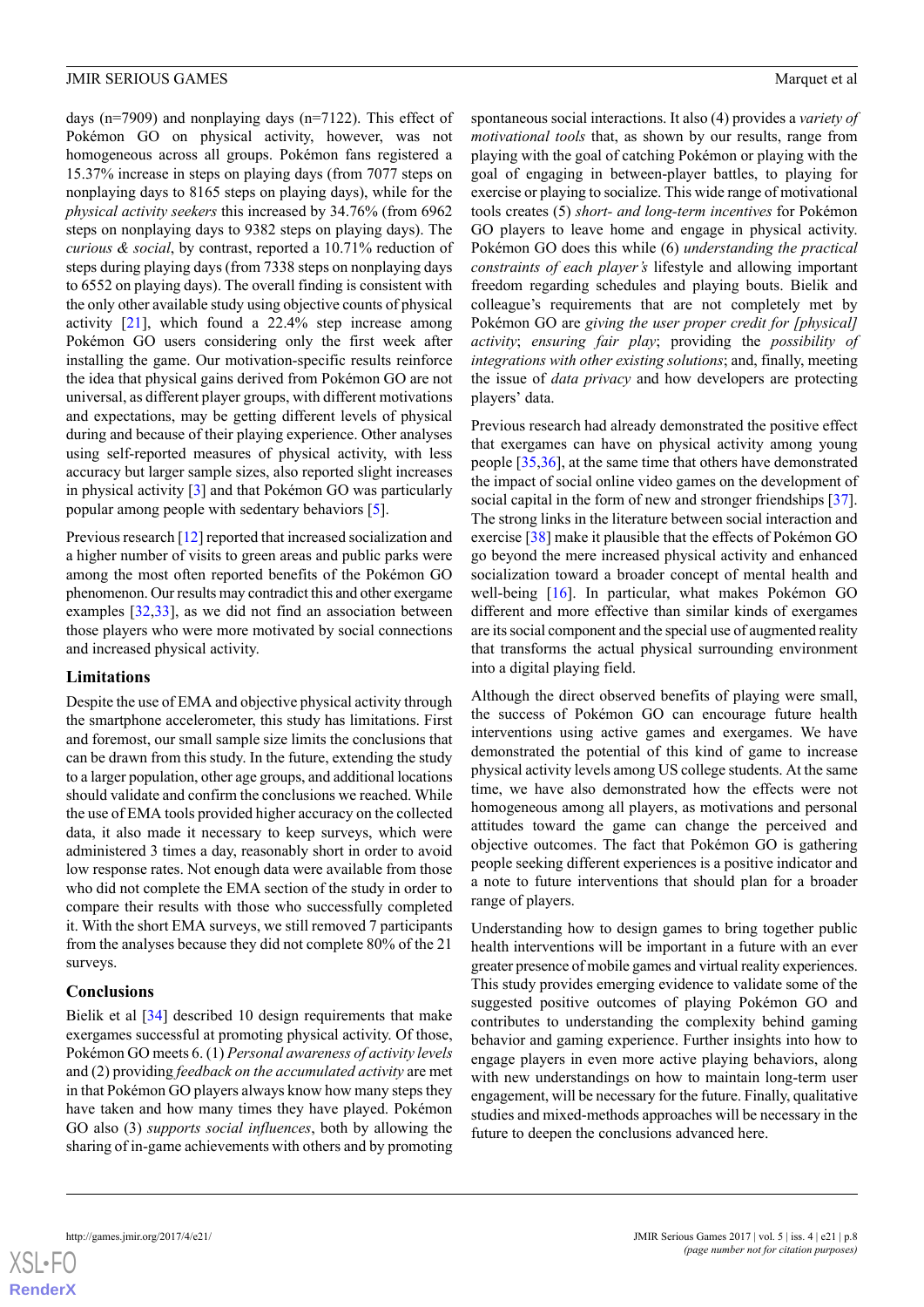# **Acknowledgments**

The authors would like to thank Dr Heather L Sanderson, Associate Director University Recreation at NC State, for her help and collaboration throughout the study.

# **Conflicts of Interest**

None declared.

# <span id="page-9-0"></span>**References**

- <span id="page-9-1"></span>1. Reis RS, Salvo D, Ogilvie D, Lambert EV, Goenka S, Brownson RC, Lancet Physical Activity Series 2 Executive Committee. Scaling up physical activity interventions worldwide: stepping up to larger and smarter approaches to get people moving. Lancet 2016 Sep 24;388(10051):1337-1348. [doi: [10.1016/S0140-6736\(16\)30728-0](http://dx.doi.org/10.1016/S0140-6736(16)30728-0)] [Medline: [27475273\]](http://www.ncbi.nlm.nih.gov/entrez/query.fcgi?cmd=Retrieve&db=PubMed&list_uids=27475273&dopt=Abstract)
- <span id="page-9-2"></span>2. Ding D, Lawson KD, Kolbe-Alexander TL, Finkelstein EA, Katzmarzyk PT, van Mechelen W, Lancet Physical Activity Series 2 Executive Committee. The economic burden of physical inactivity: a global analysis of major non-communicable diseases. Lancet 2016 Sep 24;388(10051):1311-1324. [doi: [10.1016/S0140-6736\(16\)30383-X\]](http://dx.doi.org/10.1016/S0140-6736(16)30383-X) [Medline: [27475266\]](http://www.ncbi.nlm.nih.gov/entrez/query.fcgi?cmd=Retrieve&db=PubMed&list_uids=27475266&dopt=Abstract)
- <span id="page-9-3"></span>3. Nigg CR, Mateo DJ, An J. Pokémon GO may increase physical activity and decrease sedentary behaviors. Am J Public Health 2017 Jan;107(1):37-38. [doi: [10.2105/AJPH.2016.303532\]](http://dx.doi.org/10.2105/AJPH.2016.303532) [Medline: [27854536](http://www.ncbi.nlm.nih.gov/entrez/query.fcgi?cmd=Retrieve&db=PubMed&list_uids=27854536&dopt=Abstract)]
- <span id="page-9-17"></span>4. Althoff T, White RW, Horvitz E. Influence of Pokémon GO on physical activity: study and implications. J Med Internet Res 2016 Dec 06;18(12):e315 [\[FREE Full text](http://www.jmir.org/2016/12/e315/)] [doi: [10.2196/jmir.6759](http://dx.doi.org/10.2196/jmir.6759)] [Medline: [27923778\]](http://www.ncbi.nlm.nih.gov/entrez/query.fcgi?cmd=Retrieve&db=PubMed&list_uids=27923778&dopt=Abstract)
- 5. Wong FY. Influence of Pokémon Go on physical activity levels of university players: a cross-sectional study. Int J Health Geogr 2017 Feb 22;16(1):8 [\[FREE Full text](https://ij-healthgeographics.biomedcentral.com/articles/10.1186/s12942-017-0080-1)] [doi: [10.1186/s12942-017-0080-1\]](http://dx.doi.org/10.1186/s12942-017-0080-1) [Medline: [28228102](http://www.ncbi.nlm.nih.gov/entrez/query.fcgi?cmd=Retrieve&db=PubMed&list_uids=28228102&dopt=Abstract)]
- <span id="page-9-20"></span><span id="page-9-4"></span>6. Baranowski T. Exergaming: hope for future physical activity? or blight on mankind? J Sport Health Sci 2017 Mar;6(1):44-46. [doi: [10.1016/j.jshs.2016.11.006](http://dx.doi.org/10.1016/j.jshs.2016.11.006)]
- <span id="page-9-5"></span>7. Gao Z. Fight fire with fire? Promoting physical activity and health through active video games. J Sport Health Sci 2017 Mar; 6(1):1-3. [doi: 10.1016/j.jshs. 2016.11.009]
- 8. Adlakha D, Marquet O, Hipp J, Tully M. Pokémon GO or Pokémon gone: how can cities respond to trends in technology linking people and space? Cities Health 2017:1-6. [doi: [10.1080/23748834.2017.1358560](http://dx.doi.org/10.1080/23748834.2017.1358560)]
- <span id="page-9-6"></span>9. Schoffman DE, Turner-McGrievy G, Jones SJ, Wilcox S. Mobile apps for pediatric obesity prevention and treatment, healthy eating, and physical activity promotion: just fun and games? Transl Behav Med 2013 Sep;3(3):320-325 [\[FREE Full](http://europepmc.org/abstract/MED/24073184) [text\]](http://europepmc.org/abstract/MED/24073184) [doi: [10.1007/s13142-013-0206-3\]](http://dx.doi.org/10.1007/s13142-013-0206-3) [Medline: [24073184\]](http://www.ncbi.nlm.nih.gov/entrez/query.fcgi?cmd=Retrieve&db=PubMed&list_uids=24073184&dopt=Abstract)
- <span id="page-9-8"></span><span id="page-9-7"></span>10. Lu AS, Baranowski T, Hong SL, Buday R, Thompson D, Beltran A, et al. The narrative impact of active video games on physical activity among children: a feasibility study. J Med Internet Res 2016 Oct 14;18(10):e272 [[FREE Full text](http://www.jmir.org/2016/10/e272/)] [doi: [10.2196/jmir.6538](http://dx.doi.org/10.2196/jmir.6538)] [Medline: [27742605](http://www.ncbi.nlm.nih.gov/entrez/query.fcgi?cmd=Retrieve&db=PubMed&list_uids=27742605&dopt=Abstract)]
- <span id="page-9-9"></span>11. Higgins JP. Smartphone applications for patients' health and fitness. Am J Med 2016 Jan;129(1):11-19. [doi: [10.1016/j.amjmed.2015.05.038\]](http://dx.doi.org/10.1016/j.amjmed.2015.05.038) [Medline: [26091764\]](http://www.ncbi.nlm.nih.gov/entrez/query.fcgi?cmd=Retrieve&db=PubMed&list_uids=26091764&dopt=Abstract)
- <span id="page-9-10"></span>12. Wagner-Greene VR, Wotring AJ, Castor T, Kruger J, Mortemore S, Dake JA. Pokémon GO: healthy or harmful? Am J Public Health 2017 Jan;107(1):35-36. [doi: [10.2105/AJPH.2016.303548\]](http://dx.doi.org/10.2105/AJPH.2016.303548) [Medline: [27925813](http://www.ncbi.nlm.nih.gov/entrez/query.fcgi?cmd=Retrieve&db=PubMed&list_uids=27925813&dopt=Abstract)]
- <span id="page-9-11"></span>13. Kato TA, Teo AR, Tateno M, Watabe M, Kubo H, Kanba S. Can Pokémon GO rescue shut-ins (hikikomori) from their isolated world? Psychiatry Clin Neurosci 2017 Jan;71(1):75-76. [doi: [10.1111/pcn.12481](http://dx.doi.org/10.1111/pcn.12481)] [Medline: [27862668\]](http://www.ncbi.nlm.nih.gov/entrez/query.fcgi?cmd=Retrieve&db=PubMed&list_uids=27862668&dopt=Abstract)
- <span id="page-9-12"></span>14. Tateno M, Skokauskas N, Kato TA, Teo AR, Guerrero APS. New game software (Pokémon Go) may help youth with severe social withdrawal, hikikomori. Psychiatry Res 2016 Dec 30;246:848-849. [doi: [10.1016/j.psychres.2016.10.038](http://dx.doi.org/10.1016/j.psychres.2016.10.038)] [Medline: [27817905](http://www.ncbi.nlm.nih.gov/entrez/query.fcgi?cmd=Retrieve&db=PubMed&list_uids=27817905&dopt=Abstract)]
- <span id="page-9-14"></span><span id="page-9-13"></span>15. Steinfield C, Ellison NB, Lampe C. Social capital, self-esteem, and use of online social network sites: a longitudinal analysis. J Appl Dev Psychol 2008 Nov;29(6):434-445. [doi: [10.1016/j.appdev.2008.07.002\]](http://dx.doi.org/10.1016/j.appdev.2008.07.002)
- <span id="page-9-15"></span>16. Bonus JA, Peebles A, Mares M, Sarmiento IG. Look on the bright side (of media effects): Pokémon Go as a catalyst for positive life experiences. Media Psychol 2017 Apr 07:1-25. [doi: [10.1080/15213269.2017.1305280](http://dx.doi.org/10.1080/15213269.2017.1305280)]
- <span id="page-9-16"></span>17. Pourmand A, Lombardi K, Kuhl E, O'Connell F. Videogame-related illness and injury: a review of the literature and predictions for Pokémon GO!. Games Health J 2017 Feb;6(1):9-18. [doi: [10.1089/g4h.2016.0090](http://dx.doi.org/10.1089/g4h.2016.0090)] [Medline: [28135114](http://www.ncbi.nlm.nih.gov/entrez/query.fcgi?cmd=Retrieve&db=PubMed&list_uids=28135114&dopt=Abstract)]
- <span id="page-9-18"></span>18. Ayers JW, Leas EC, Dredze M, Allem J, Grabowski JG, Hill L. Pokémon GO-a new distraction for drivers and pedestrians. JAMA Intern Med 2016 Dec 01;176(12):1865-1866. [doi: [10.1001/jamainternmed.2016.6274\]](http://dx.doi.org/10.1001/jamainternmed.2016.6274) [Medline: [27635638](http://www.ncbi.nlm.nih.gov/entrez/query.fcgi?cmd=Retrieve&db=PubMed&list_uids=27635638&dopt=Abstract)]
- <span id="page-9-19"></span>19. Clark AM, Clark MTG. Pokémon Go and research. Int J Qual Methods 2016 Aug 29;15(1):1-3. [doi: [10.1177/1609406916667765](http://dx.doi.org/10.1177/1609406916667765)]
- 20. Barbieri S, Vettore G, Pietrantonio V, Snenghi R, Tredese A, Bergamini M, et al. Pedestrian inattention blindness while playing Pokémon Go as an emerging health-risk behavior: a case report. J Med Internet Res 2017 Apr 01;19(4):e86 [\[FREE](http://www.jmir.org/2017/4/e86/) [Full text](http://www.jmir.org/2017/4/e86/)] [doi: [10.2196/jmir.6596](http://dx.doi.org/10.2196/jmir.6596)] [Medline: [28365563\]](http://www.ncbi.nlm.nih.gov/entrez/query.fcgi?cmd=Retrieve&db=PubMed&list_uids=28365563&dopt=Abstract)
- 21. Howe KB, Suharlim C, Ueda P, Howe D, Kawachi I, Rimm EB. Gotta catch'em all! Pokémon GO and physical activity among young adults: difference in differences study. BMJ 2016 Dec 13;355:i6270 [[FREE Full text](http://www.bmj.com/cgi/pmidlookup?view=long&pmid=27965211)] [Medline: [27965211\]](http://www.ncbi.nlm.nih.gov/entrez/query.fcgi?cmd=Retrieve&db=PubMed&list_uids=27965211&dopt=Abstract)
- 22. Tong X, Gromala D, Shaw C, Choo A. A field study: evaluating gamification approaches for promoting physical activity with motivational models of behavior changes. In: Human-Computer Interaction. Novel User Experiences.: Springer; 2016

[XSL](http://www.w3.org/Style/XSL)•FO **[RenderX](http://www.renderx.com/)**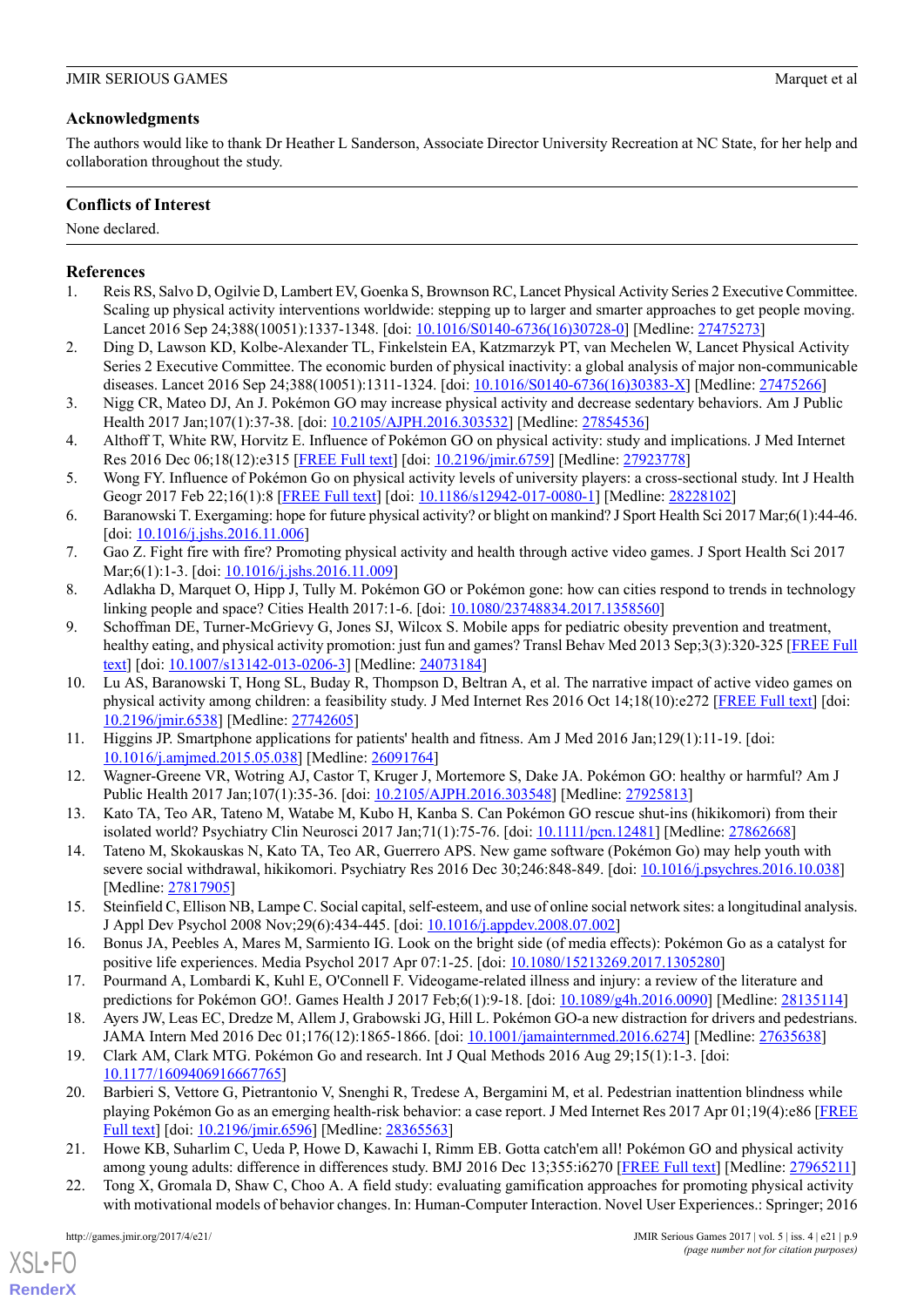Presented at: 18th International Conference, HCI International 2016; July 17-22, 2016; Toronto, ON, Canada. [doi: [10.1007/978-3-319-39513-5](http://dx.doi.org/10.1007/978-3-319-39513-5)]

- <span id="page-10-1"></span><span id="page-10-0"></span>23. Yang C, Liu D. Motives matter : motives for playing Pokémon Go and implications for well-being. Cyberpsychol Behav Soc Netw 2017 Jan;20(1):52-57. [doi: [10.1089/cyber.2016.0562\]](http://dx.doi.org/10.1089/cyber.2016.0562) [Medline: [28080150](http://www.ncbi.nlm.nih.gov/entrez/query.fcgi?cmd=Retrieve&db=PubMed&list_uids=28080150&dopt=Abstract)]
- <span id="page-10-2"></span>24. Dyrstad SM, Hansen BH, Holme IM, Anderssen SA. Comparison of self-reported versus accelerometer-measured physical activity. Med Sci Sports Exerc 2014 Jan;46(1):99-106. [doi: [10.1249/MSS.0b013e3182a0595f](http://dx.doi.org/10.1249/MSS.0b013e3182a0595f)] [Medline: [23793232](http://www.ncbi.nlm.nih.gov/entrez/query.fcgi?cmd=Retrieve&db=PubMed&list_uids=23793232&dopt=Abstract)]
- 25. Ainsworth BE, Haskell WL, Herrmann SD, Meckes N, Bassett DR, Tudor-Locke C, et al. 2011 Compendium of Physical Activities: a second update of codes and MET values. Med Sci Sports Exerc 2011 Aug;43(8):1575-1581. [doi: [10.1249/MSS.0b013e31821ece12](http://dx.doi.org/10.1249/MSS.0b013e31821ece12)] [Medline: [21681120](http://www.ncbi.nlm.nih.gov/entrez/query.fcgi?cmd=Retrieve&db=PubMed&list_uids=21681120&dopt=Abstract)]
- <span id="page-10-4"></span><span id="page-10-3"></span>26. Pacer Health. Google Play. Mountain View, CA: Google, Inc; 2017. Pedometer & weight loss coach [PACER app] URL: <https://play.google.com/store/apps/details?id=cc.pacer.androidapp&hl=en> [accessed 2017-10-12]
- <span id="page-10-5"></span>27. Paco Developers. Google Play. Mountain View, CA: Google, Inc; 2017. PACO The Personal Analytics Companion [PACO app] URL:<https://play.google.com/store/apps/details?id=com.pacoapp.paco> [accessed 2017-10-12] [\[WebCite Cache ID](http://www.webcitation.org/6uASlGvNL) [6uASlGvNL\]](http://www.webcitation.org/6uASlGvNL)
- <span id="page-10-6"></span>28. Liao Y, Skelton K, Dunton G, Bruening M. A systematic review of methods and procedures used in ecological momentary assessments of diet and physical activity research in youth: an adapted STROBE checklist for reporting EMA Studies (CREMAS). J Med Internet Res 2016 Jun 21;18(6):e151 [[FREE Full text](http://www.jmir.org/2016/6/e151/)] [doi: [10.2196/jmir.4954](http://dx.doi.org/10.2196/jmir.4954)] [Medline: [27328833](http://www.ncbi.nlm.nih.gov/entrez/query.fcgi?cmd=Retrieve&db=PubMed&list_uids=27328833&dopt=Abstract)]
- <span id="page-10-7"></span>29. Rasche P, Schlomann A, Mertens A. Who is still playing Pokémon Go? A Web-based survey. JMIR Serious Games 2017 Apr 05;5(2):e7 [\[FREE Full text](http://games.jmir.org/2017/2/e7/)] [doi: [10.2196/games.7197](http://dx.doi.org/10.2196/games.7197)] [Medline: [28381393\]](http://www.ncbi.nlm.nih.gov/entrez/query.fcgi?cmd=Retrieve&db=PubMed&list_uids=28381393&dopt=Abstract)
- <span id="page-10-8"></span>30. Wood C, Angus C, Pretty J, Sandercock G, Barton J. A randomised control trial of physical activity in a perceived environment on self-esteem and mood in UK adolescents. Int J Environ Health Res 2013;23(4):311-320. [doi: [10.1080/09603123.2012.733935\]](http://dx.doi.org/10.1080/09603123.2012.733935) [Medline: [23075427](http://www.ncbi.nlm.nih.gov/entrez/query.fcgi?cmd=Retrieve&db=PubMed&list_uids=23075427&dopt=Abstract)]
- <span id="page-10-9"></span>31. Wang Y, Niiya M, Mark G, Reich S, Warschauer M. Coming of age (digitally): an ecological view of social media use among college students. 2015 Presented at: 18th ACM Conference on Computer Supported Cooperative Work & Social Computing; Mar 14-18, 2015; Vancouver, BC, Canada p. 14-18. [doi: [10.1145/2675133.2675271\]](http://dx.doi.org/10.1145/2675133.2675271)
- <span id="page-10-11"></span><span id="page-10-10"></span>32. Marker AM, Staiano AE. Better together: outcomes of cooperation versus competition in social exergaming. Games Health J 2015 Feb;4(1):25-30 [[FREE Full text](http://europepmc.org/abstract/MED/26181677)] [doi: [10.1089/g4h.2014.0066\]](http://dx.doi.org/10.1089/g4h.2014.0066) [Medline: [26181677](http://www.ncbi.nlm.nih.gov/entrez/query.fcgi?cmd=Retrieve&db=PubMed&list_uids=26181677&dopt=Abstract)]
- 33. Peng W, Crouse J. Playing in parallel: the effects of multiplayer modes in active video game on motivation and physical exertion. Cyberpsychol Behav Soc Netw 2013 Jun;16(6):423-427. [doi: [10.1089/cyber.2012.0384](http://dx.doi.org/10.1089/cyber.2012.0384)] [Medline: [23509986\]](http://www.ncbi.nlm.nih.gov/entrez/query.fcgi?cmd=Retrieve&db=PubMed&list_uids=23509986&dopt=Abstract)
- <span id="page-10-13"></span><span id="page-10-12"></span>34. Bielik P, Tomlein M, Krátky P, Mitrík S, Barla M, Bieliková M. Move2Play: an innovative approach to encouraging people to be more physically active. 2012 Presented at: 2nd ACM SIGHIT symposium on International health informatics IHI '12; Jan 28-30, 2012; Miami, FL, USA p. 28-30. [doi: [10.1145/2110363.2110374](http://dx.doi.org/10.1145/2110363.2110374)]
- <span id="page-10-14"></span>35. Staiano AE, Calvert SL. Exergames for physical education courses: physical, social, and cognitive benefits. Child Dev Perspect 2011 Jun;5(2):93-98 [\[FREE Full text\]](http://europepmc.org/abstract/MED/22563349) [doi: [10.1111/j.1750-8606.2011.00162.x\]](http://dx.doi.org/10.1111/j.1750-8606.2011.00162.x) [Medline: [22563349\]](http://www.ncbi.nlm.nih.gov/entrez/query.fcgi?cmd=Retrieve&db=PubMed&list_uids=22563349&dopt=Abstract)
- <span id="page-10-15"></span>36. Whitehead A, Johnston H, Nixon N, Welch J. Exergame effectiveness: what the numbers can tell us. 2010 Presented at: 5th ACM SIGGRAPH Symposium on Video Games - Sandbox '10; Jul 28-19, 2010; Los Angeles, CA, USA p. 28-29. [doi: [10.1145/1836135.1836144\]](http://dx.doi.org/10.1145/1836135.1836144)
- 37. Cole H, Griffiths MD. Social interactions in massively multiplayer online role-playing gamers. Cyberpsychol Behav 2007 Aug;10(4):575-583. [doi: [10.1089/cpb.2007.9988](http://dx.doi.org/10.1089/cpb.2007.9988)] [Medline: [17711367\]](http://www.ncbi.nlm.nih.gov/entrez/query.fcgi?cmd=Retrieve&db=PubMed&list_uids=17711367&dopt=Abstract)
- 38. Biddle SJH, Asare M. Physical activity and mental health in children and adolescents: a review of reviews. Br J Sports Med 2011 Sep;45(11):886-895. [doi: [10.1136/bjsports-2011-090185](http://dx.doi.org/10.1136/bjsports-2011-090185)] [Medline: [21807669\]](http://www.ncbi.nlm.nih.gov/entrez/query.fcgi?cmd=Retrieve&db=PubMed&list_uids=21807669&dopt=Abstract)

# **Abbreviations**

**ANOVA:** analysis of variance **EMA:** ecological momentary assessment **IPAQ:** International Physical Activity Questionnaire **MET:** metabolic equivalent task PACO: Personal Analytics Companion